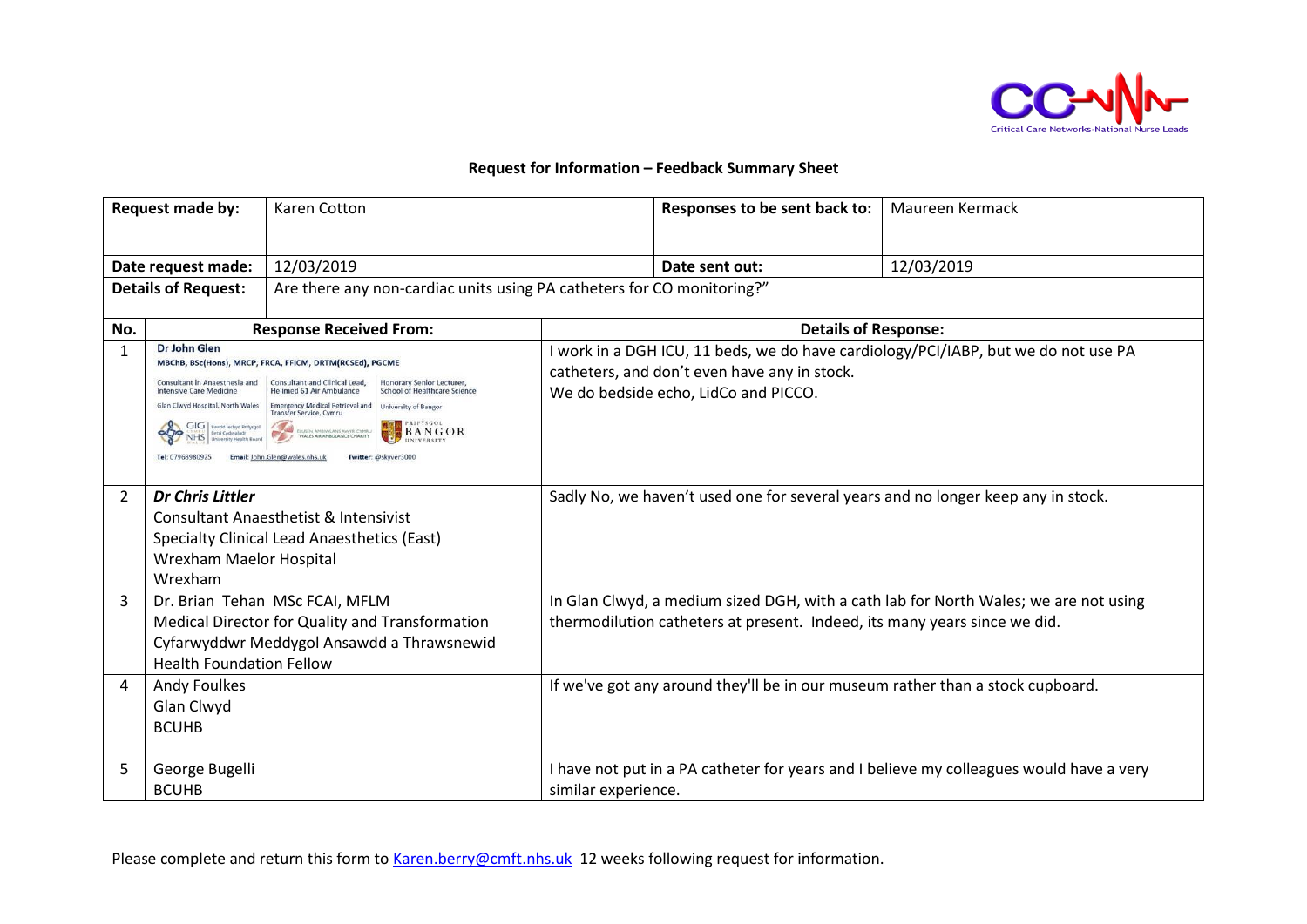

| 6              | Dr Sam Sandow                                         | Not used in Wrexham (except occasionally inserted by Cardiac organ retrieval teams in DBD  |
|----------------|-------------------------------------------------------|--------------------------------------------------------------------------------------------|
|                | Deputy Site Medical Director                          | donors)                                                                                    |
|                |                                                       |                                                                                            |
| $\overline{7}$ | Sarah Charlesworth                                    | We are a general critical care unit and we stopped using PA catheters at least 12-15 years |
|                | Senior Sister Critical Care                           | ago when we started using the OD/PiCCO. Now we don't use those very often either!          |
|                | University Hospitals of Derby and Burton NHS          |                                                                                            |
|                | Foundation Trust: Burton Hospital                     |                                                                                            |
|                |                                                       |                                                                                            |
| 8              | Adam Riedlinger                                       | We use them fairly frequently on the ICUs at King's (particularly the Liver ICU).          |
|                | Practice Development Nurse - Liver Intensive Therapy  |                                                                                            |
|                | Unit<br>Nurse Lead - South London Adult Critical Care |                                                                                            |
|                | <b>Operational Delivery Network</b>                   |                                                                                            |
|                | Tutor Practitioner - Hepatology - King's College      |                                                                                            |
|                | London                                                |                                                                                            |
| 9              | Annie Joseph                                          | We do not use PA catheters at PAH, Harlow.                                                 |
|                | <b>Critical Care Nurse Educator</b>                   |                                                                                            |
|                | Princess Alexandra Hospital                           |                                                                                            |
|                | Harlow                                                |                                                                                            |
|                | Essex                                                 |                                                                                            |
| 10             | Dee Hannis                                            | We use Basildon CTC, they ferry equipment over in taxi!                                    |
|                | <b>Lead Clinical Facilitator</b>                      |                                                                                            |
|                | <b>Critical Care</b>                                  |                                                                                            |
| 11             | <b>Melanie Price</b>                                  | No.                                                                                        |
|                | Operational Services Manager for Critical Care &      |                                                                                            |
|                | Outreach                                              |                                                                                            |
|                | Hampshire Hospitals NHS Foundation Trust              |                                                                                            |
|                |                                                       |                                                                                            |
| 12             | Anne Williams                                         | Here at Macclesfield we do not use PA catheters.                                           |
|                | <b>East Cheshire NHS Trust</b>                        |                                                                                            |

Please complete and return this form to [Karen.berry@cmft.nhs.uk](mailto:Karen.berry@cmft.nhs.uk) 12 weeks following request for information.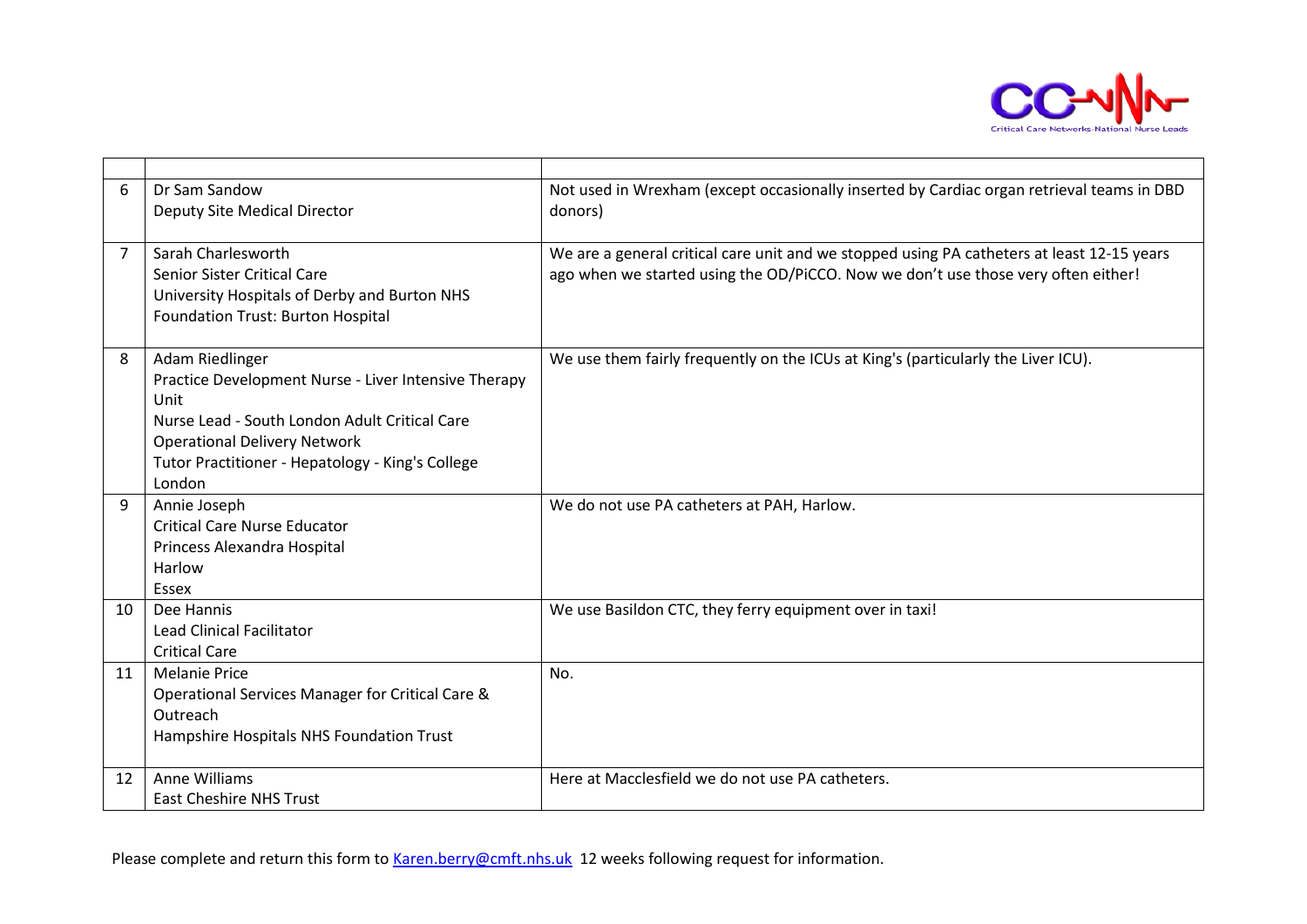

|    | 01625 663490                                                                                                                                                          | In the past we used oesophageal doppler but we now use LiDCOrapid.                                              |
|----|-----------------------------------------------------------------------------------------------------------------------------------------------------------------------|-----------------------------------------------------------------------------------------------------------------|
| 13 | Sharon Parkinson & Claire Irwin<br><b>Quil Nurses</b><br><b>CRCU</b><br>Royal Preston Hospital                                                                        | For cardiac output monitoring we use the lithium based Lidco monitoring via a CVC line                          |
| 14 | Amanda Griffiths<br><b>ITU sister</b><br><b>CMCCN Service Improvement Lead</b>                                                                                        | We don't use PA catheters at all anymore at the Royal Liverpool critical care.                                  |
| 15 | Linda Brennand, Clinical Educator Airedale NHS<br><b>Foundation Trust</b>                                                                                             | We use the EV1000 for cardiac output monitoring                                                                 |
| 16 | <b>Alison Barnes</b><br>Sister & Local Service Improvement Lead for CMCCN<br><b>Critical Care Unit</b><br><b>Wirral University Trust Hospitals</b>                    | We are a DGH. We don't use PA catheters at all. We haven't done for many, many years<br>now.                    |
| 17 | Yvonne Helm<br><b>Critical Care Senior Sister</b><br><b>Clinical Co-ordinator Procurement Lead</b><br>Quality Improvement Lead<br>East Lancashire Hospitals NHS Trust | We have not used PA Catheters for a number of years now; the Edwards Volume View is our<br>equipment of choice. |
| 18 | Michelle<br><b>Clinical Leader ITU</b><br>Royal Lancaster Infirmary                                                                                                   | I work in an non cardiac ITU and we use LIDCO for our Cardiac output monitoring                                 |
| 19 | Mary Sunderland<br><b>Clinical Nurse Manager</b><br><b>NICU</b><br>John Radcliffe Hospital                                                                            | NICU do not use PA catheters.                                                                                   |
| 20 | Jane Adderley<br>Advanced Nurse Practitioner, Department of Critical<br>Care<br>Milton Keynes Hospital                                                                | That's an easy one, no we don't.                                                                                |